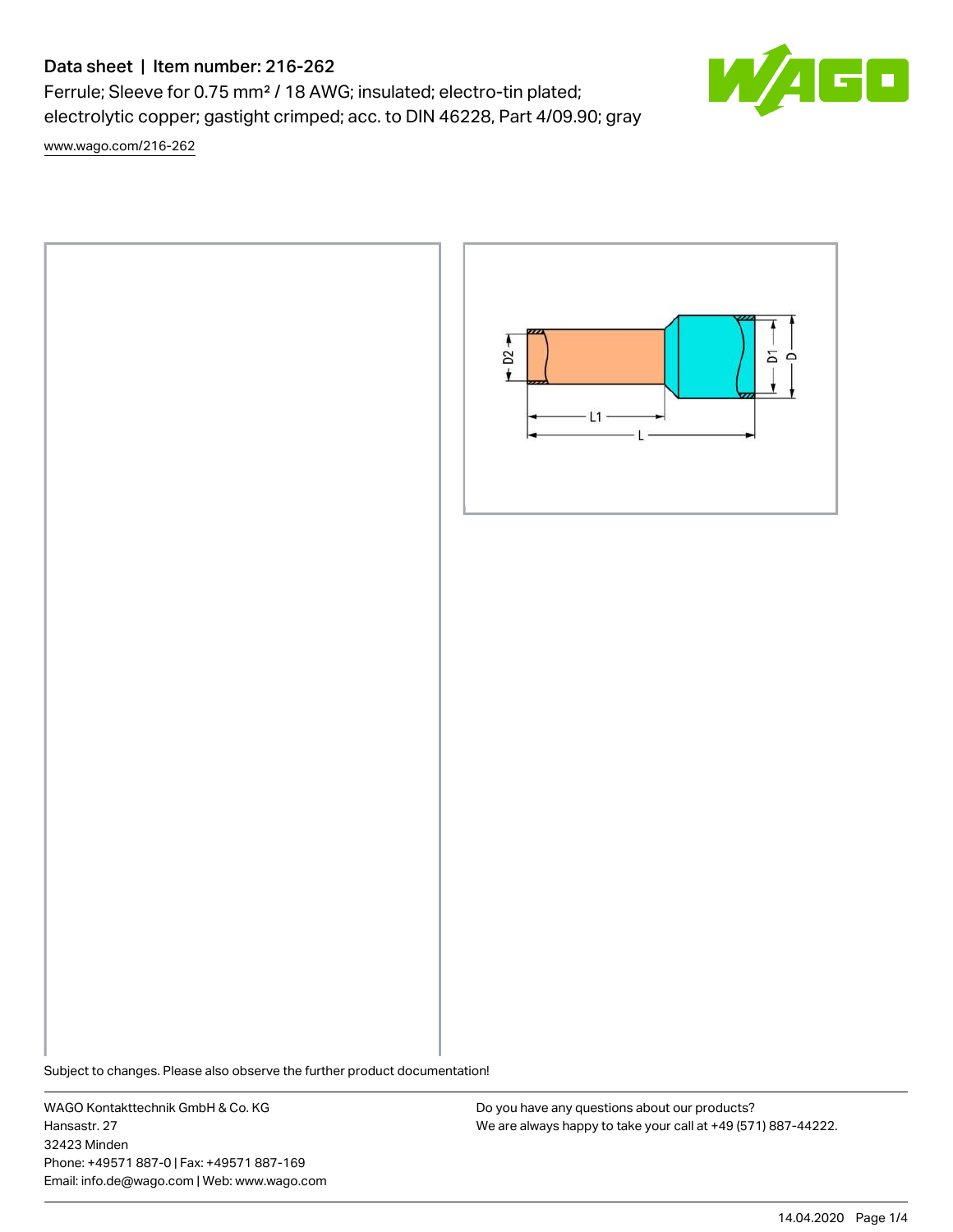



Subject to changes. Please also observe the further product documentation!

WAGO Kontakttechnik GmbH & Co. KG Hansastr. 27 32423 Minden Phone: +49571 887-0 | Fax: +49571 887-169 Email: info.de@wago.com | Web: www.wago.com

Do you have any questions about our products? We are always happy to take your call at +49 (571) 887-44222.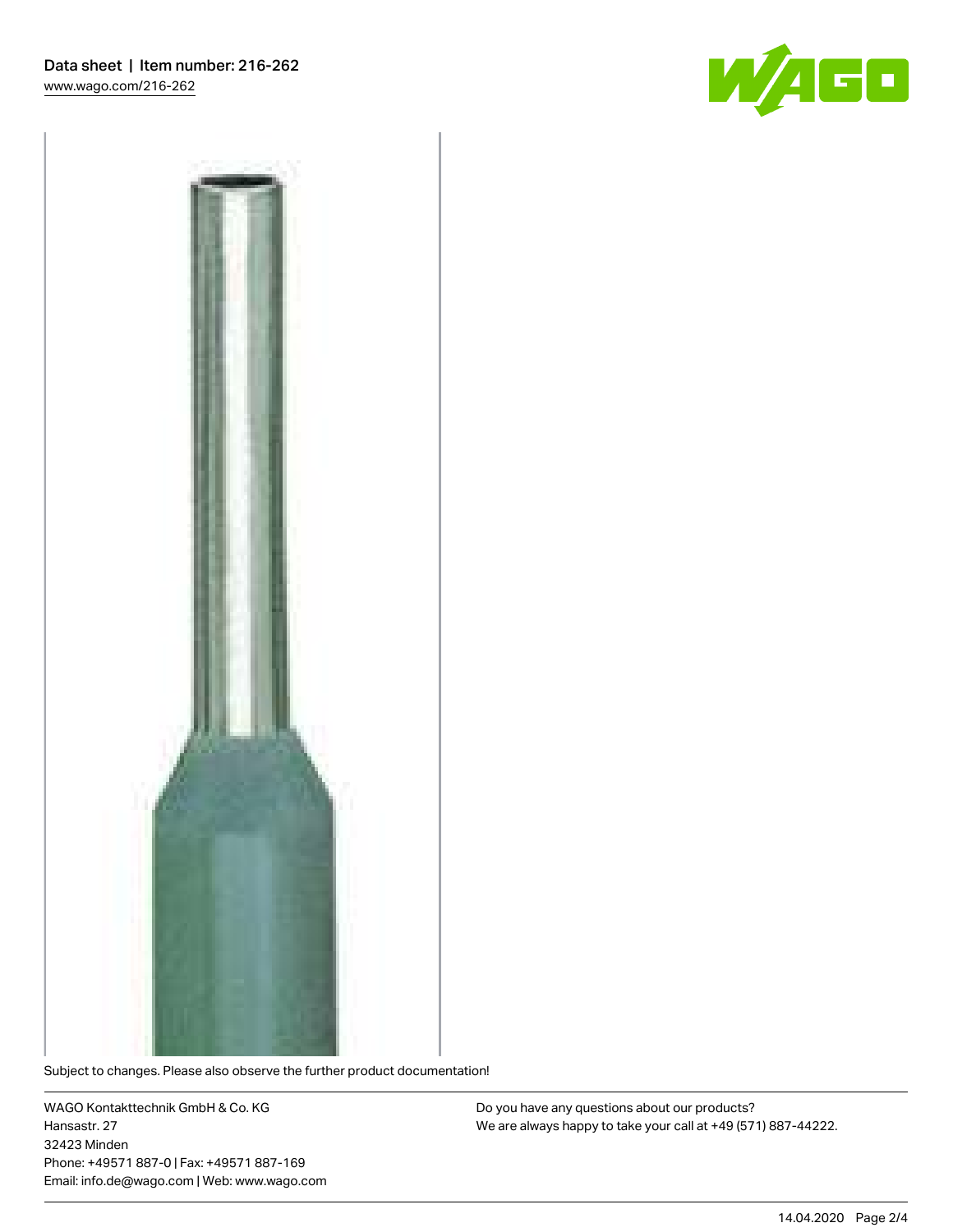



#### Data Technical Data

| Main product function | Ferrule                |
|-----------------------|------------------------|
| Querschnitt Hülse AWG | 18 AWG                 |
| Hülse für             | $0.75 \,\mathrm{mm}^2$ |

#### Connection data

## Geometrical Data

| Length     | $18 \,\mathrm{mm}$  |
|------------|---------------------|
| Length 1   | $12 \,\mathrm{mm}$  |
| Diameter   | $3.3 \,\mathrm{mm}$ |
| Diameter 1 | $2.8 \,\mathrm{mm}$ |
| Diameter 2 | $1.2 \,\mathrm{mm}$ |

#### Material Data

| Color     | gray             |
|-----------|------------------|
| Fire load | $0.002$ MJ       |
| Weight    | 0.1 <sub>g</sub> |

Subject to changes. Please also observe the further product documentation!

WAGO Kontakttechnik GmbH & Co. KG Hansastr. 27 32423 Minden Phone: +49571 887-0 | Fax: +49571 887-169 Email: info.de@wago.com | Web: www.wago.com Do you have any questions about our products? We are always happy to take your call at +49 (571) 887-44222.